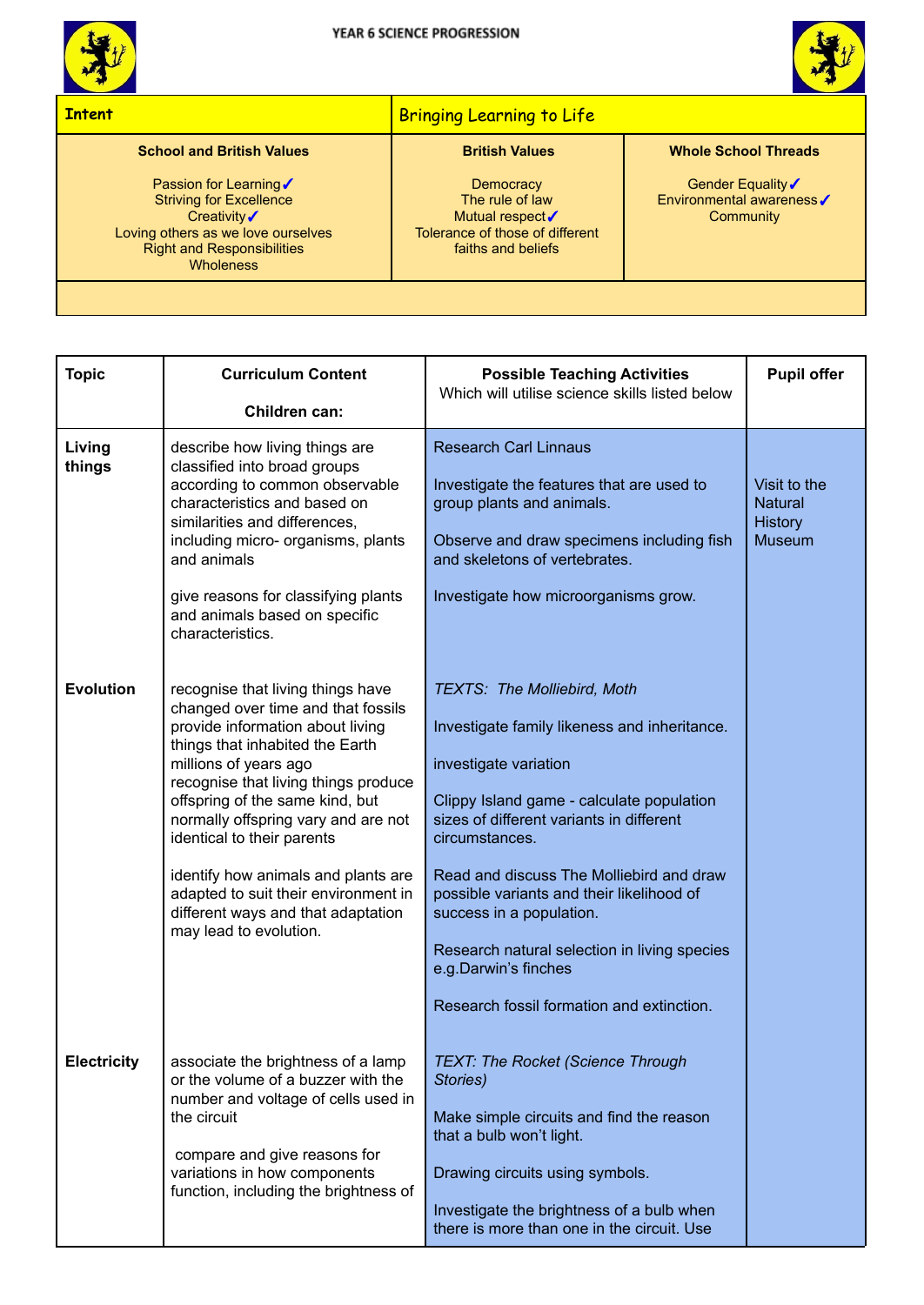|                       | bulbs, the loudness of buzzers and<br>the on/off position of switches<br>use recognised symbols when<br>representing a simple circuit in a<br>diagram. | sheets of tissue to measure the brightness<br>of the bulb. Plot graphs of the data.<br>Make switches using pneumatics and tilt<br>switches.<br>Use motors to create a fan and investigate |                                  |
|-----------------------|--------------------------------------------------------------------------------------------------------------------------------------------------------|-------------------------------------------------------------------------------------------------------------------------------------------------------------------------------------------|----------------------------------|
| Light                 |                                                                                                                                                        | propellor shapes.<br>Vary the current to make the motor run at<br>different speeds.                                                                                                       |                                  |
|                       | recognise that light appears to<br>travel in straight lines                                                                                            | <b>TEXT: The Torch (Science through stories)</b><br>Observe light travelling in straight lines.                                                                                           |                                  |
|                       | use the idea that light travels in<br>straight lines to explain that objects<br>are seen because they give out or<br>reflect light into the eye        | Research the structure of the eye.<br>Investigate mirrors and the angle of<br>incidence and the angle of reflection.                                                                      |                                  |
|                       | explain that we see things because<br>light travels from light sources to<br>our eyes or from light sources to<br>objects and then to our eyes         | Make model periscopes and investigate the<br>work of Caroline and Wiliam Herschell on<br>the reflecting telescope.                                                                        |                                  |
|                       | use the idea that light travels in<br>straight lines to explain why<br>shadows have the same shape as<br>the objects that cast them.                   | Investigate the effect on shadows of moving<br>an object closer to the light source.                                                                                                      |                                  |
| <b>Animals</b>        |                                                                                                                                                        |                                                                                                                                                                                           |                                  |
| Incl<br><b>Humans</b> | identify and name the main parts of<br>the human circulatory system, and<br>describe the functions of the heart,<br>blood vessels and blood            | <b>SONG: The Bloodmobile</b><br>Research the structure and function of the<br>heart.<br>Find pulse and investigate the effect of                                                          | <b>Visit from</b><br><b>IMPS</b> |
|                       | recognise the impact of diet,<br>exercise, drugs and lifestyle on the                                                                                  | different exercises on the pulse rate.                                                                                                                                                    |                                  |
|                       | way their bodies function                                                                                                                              | Watch heart dissection video.                                                                                                                                                             |                                  |
|                       | describe the ways in which<br>nutrients and water are transported<br>within animals, including humans.                                                 | Investigate the structure of the lungs and<br>measure lung capacity.                                                                                                                      |                                  |
|                       |                                                                                                                                                        | Research the effect of smoking on the<br>lungs.                                                                                                                                           |                                  |
|                       |                                                                                                                                                        | Investigate the effect of hand washing.                                                                                                                                                   |                                  |
|                       |                                                                                                                                                        |                                                                                                                                                                                           |                                  |

| <b>Topic</b>                          | <b>Skills</b><br>Children can:                                                                                                                                                                                                                                                                                                                                                                                                                                                    | Specific activities which focus<br>on these skills                                                                         |
|---------------------------------------|-----------------------------------------------------------------------------------------------------------------------------------------------------------------------------------------------------------------------------------------------------------------------------------------------------------------------------------------------------------------------------------------------------------------------------------------------------------------------------------|----------------------------------------------------------------------------------------------------------------------------|
| Plan<br>Do<br>Record<br><b>Review</b> | plan different types of scientific enquiries to answer questions,<br>including recognising and controlling variables where necessary<br>take measurements, using a range of scientific equipment, with<br>$\bullet$<br>increasing accuracy and precision, taking repeat readings when<br>necessary.<br>record data and results of increasing complexity using scientific<br>$\bullet$<br>diagrams and labels, classification keys, tables, scatter graphs, bar and<br>line graphs | heart rate investigation<br>shadow investigation<br>brightness of the bulb<br>investigation<br>Clippy Island data handling |